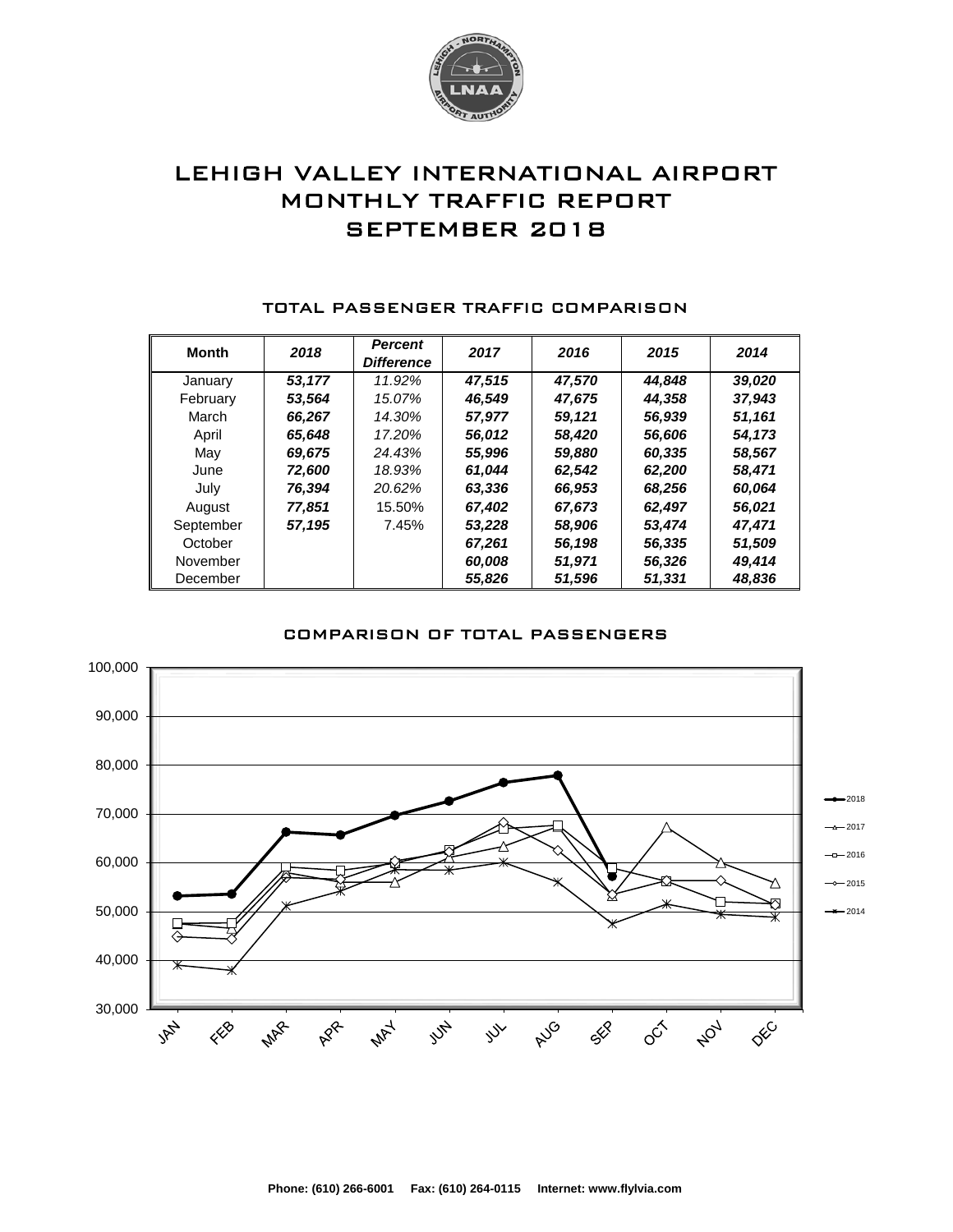### LEHIGH VALLEY INTERNATIONAL AIRPORT (ABE) MONTHLY TRAFFIC REPORT SEPTEMBER 2018

|                                         |           |            | <b>SEPTEMBER</b> |                 |                   |              | YEAR-TO-DATE |                 |                   |
|-----------------------------------------|-----------|------------|------------------|-----------------|-------------------|--------------|--------------|-----------------|-------------------|
|                                         |           |            |                  | <b>Increase</b> | <b>Percent</b>    |              |              | <b>Increase</b> | <b>Percent</b>    |
|                                         |           | 2018       | 2017             | (Decrease)      | <b>Difference</b> | 2018         | 2017         | (Decrease)      | <b>Difference</b> |
| <b>MAJOR AIRLINES:</b>                  |           |            |                  |                 |                   |              |              |                 |                   |
| Passengers                              |           |            |                  |                 |                   |              |              |                 |                   |
| Enplaned                                |           | 2,845      | 2,315            | 530             | 22.89%            | 26,107       | 22,135       | 3,972           | 17.94%            |
| Deplaned                                |           | 2,494      | 1,930            | 564             | 29.22%            | 24,652       | 19,968       | 4,684           | 23.46%            |
|                                         | Sub-total | 5,339      | 4,245            | 1,094           | 25.77%            | 50,759       | 42,103       | 8,656           | 20.56%            |
| <b>REGIONAL AIRLINES:</b><br>Passengers |           |            |                  |                 |                   |              |              |                 |                   |
| Enplaned                                |           | 26,060     | 24,607           | 1,453           | 5.90%             | 272,174      | 233,813      | 38,361          | 16.41%            |
| Deplaned                                |           | 25,796     | 24,376           | 1,420           | 5.83%             | 269,438      | 233,143      | 36,295          | 15.57%            |
|                                         | Sub-total | 51,856     | 48,983           | 2,873           | 5.87%             | 541,612      | 466,956      | 74,656          | 15.99%            |
| <b>TOTAL PASSENGERS</b>                 |           | 57,195     | 53,228           | 3,967           | 7.45%             | 592,371      | 509,059      | 83,312          | 16.37%            |
|                                         |           |            |                  |                 |                   |              |              |                 |                   |
| CARGO:<br>Enplaned                      |           | 9,116,647  | 7,233,570        | 1,883,077       | 26.03%            | 78, 177, 453 | 73,382,195   | 4,795,258       | 6.53%             |
| Deplaned                                |           | 8,818,734  | 9,028,755        | (210, 021)      | $-2.33%$          | 75,244,547   | 75,975,554   | (731,007)       | $-0.96%$          |
| <b>TOTAL CARGO</b>                      |           | 17,935,381 | 16,262,325       | 1,673,056       | 10.29%            | 153,422,000  | 149,357,749  | 4,064,251       | 2.72%             |
|                                         |           |            |                  |                 |                   |              |              |                 |                   |
| <b>CUSTOMS:</b><br>Entries              |           | 19         | 16               | 3               | 18.75%            | 137          | 133          | 4               | 3.01%             |

### MONTHLY AIRCRAFT ACTIVITY

The FEDERAL AVIATION ADMINISTRATION AIR TRAFFIC CONTROL TOWER at LVIA recorded the following aircraft take-offs and landings for the month:

÷.

|                          |       | <b>SEPTEMBER</b> |                               |                                     | YEAR-TO-DATE |        |                               |                       |  |
|--------------------------|-------|------------------|-------------------------------|-------------------------------------|--------------|--------|-------------------------------|-----------------------|--|
|                          | 2018  | 2017             | <b>Increase</b><br>(Decrease) | <b>Percent</b><br><b>Difference</b> | 2018         | 2017   | <b>Increase</b><br>(Decrease) | Percent<br>Difference |  |
| <b>Major Airlines</b>    | 852   | 824              | 28                            | $3.40\%$                            | 7,849        | 7,497  | 352                           | 4.70%                 |  |
| <b>Regional Airlines</b> | 711   | 806              | (95)                          | $-11.79%$                           | 6,523        | 7.075  | (552)                         | $-7.80\%$             |  |
| <b>General Aviation</b>  | 1,962 | 2,602            | (640)                         | $-24.60\%$                          | 18,907       | 19,122 | (215)                         | $-1.12%$              |  |
| Military                 | 31    | 21               | 10                            | 47.62%                              | 446          | 419    | 27                            | 6.44%                 |  |
| <b>Total Itinerant</b>   | 3,556 | 4,253            | (697)                         | $-16.39\%$                          | 33,725       | 34,113 | (388)                         | $-1.14%$              |  |
| <b>Total Local</b>       | 1,721 | 2,986            | (1,265)                       | $-42.36\%$                          | 21,917       | 26.175 | (4,258)                       | $-16.27%$             |  |
| <b>TOTAL OPERATIONS</b>  | 5,277 | 7,239            | (1, 962)                      | $-27.10%$                           | 55,642       | 60,288 | (4, 646)                      | $-7.71%$              |  |